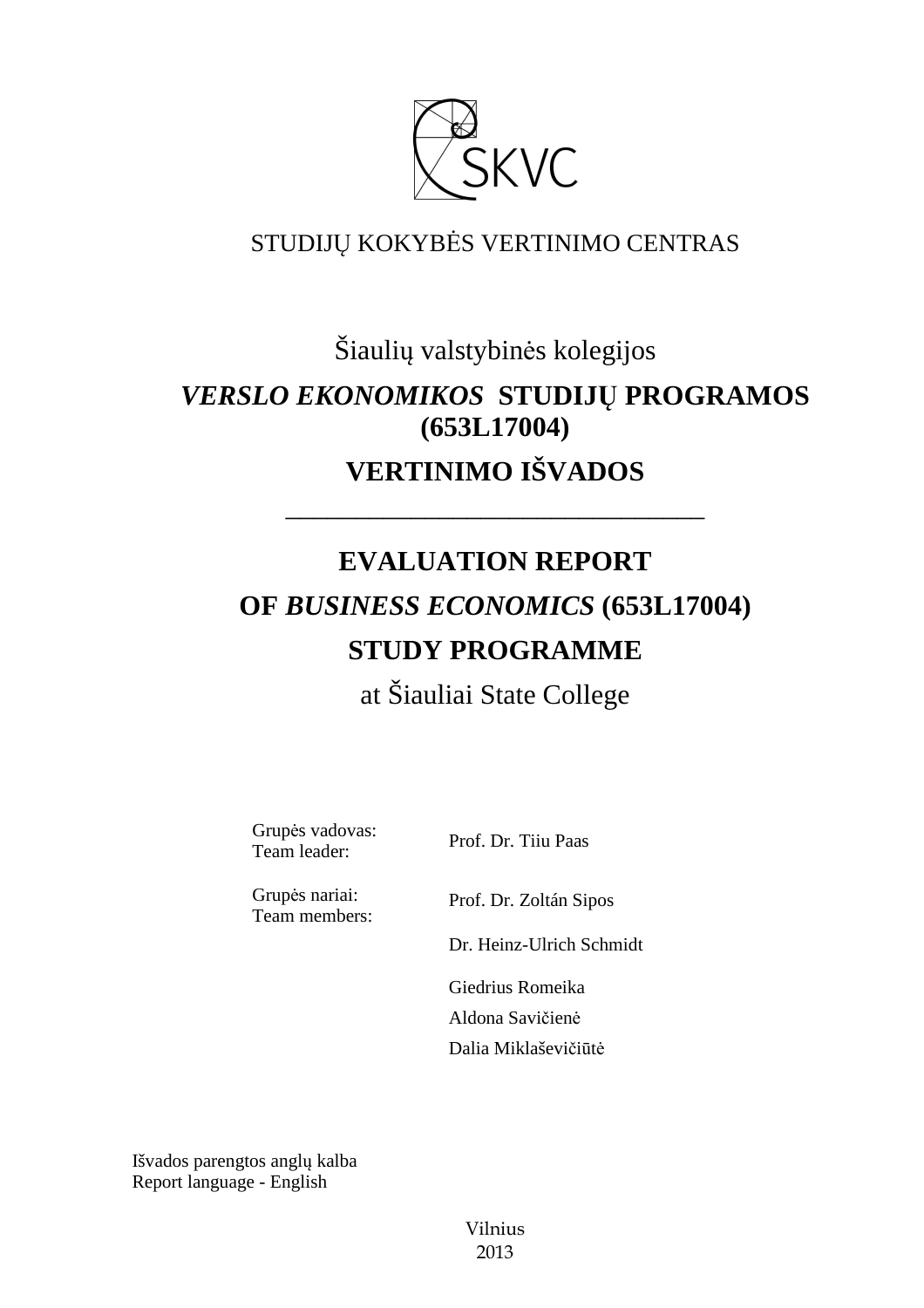## **DUOMENYS APIE ĮVERTINTĄ PROGRAMĄ**

| Studijų programos pavadinimas                           | Verslo ekonomika                 |
|---------------------------------------------------------|----------------------------------|
| Valstybinis kodas                                       | 653L17004                        |
| Studijų sritis                                          | socialiniai mokslai              |
| Studijų kryptis                                         | Ekonomika                        |
| Studijų programos rūšis                                 | koleginės studijos               |
| Studijų pakopa                                          | Pirmoji                          |
| Studijų forma (trukmė metais)                           | Nuolatinė (3), Ištęstinė (4)     |
| Studijų programos apimtis kreditais                     | 180                              |
| Suteikiamas laipsnis ir (ar) profesinė<br>kvalifikacija | Ekonomikos profesinis bakalauras |
| Studijų programos įregistravimo data                    | 2011-06-01 Nr. 1-01-72           |

## **INFORMATION ON EVALUATED STUDY PROGRAMME**

–––––––––––––––––––––––––––––––

| Title of the study programme.                          | <b>Business Economics</b>          |
|--------------------------------------------------------|------------------------------------|
| State code                                             | 653L17004                          |
| Study area                                             | Social Sciences                    |
| Study field                                            | Economics                          |
| Kind of the study programme.                           | College Studies                    |
| <b>Study Cycle</b>                                     | First                              |
| Study mode (length in years)                           | Full-time $(3)$ ; Part-time $(4)$  |
| Volume of the study programme in credits               | 180                                |
| Degree and (or) professional qualifications<br>awarded | Professional Bachelor in Economics |
| Date of registration of the study programme            | 2011-06-01 Nr. 1-01-72             |

Studijų kokybės vertinimo centras ©

The Centre for Quality Assessment in Higher Education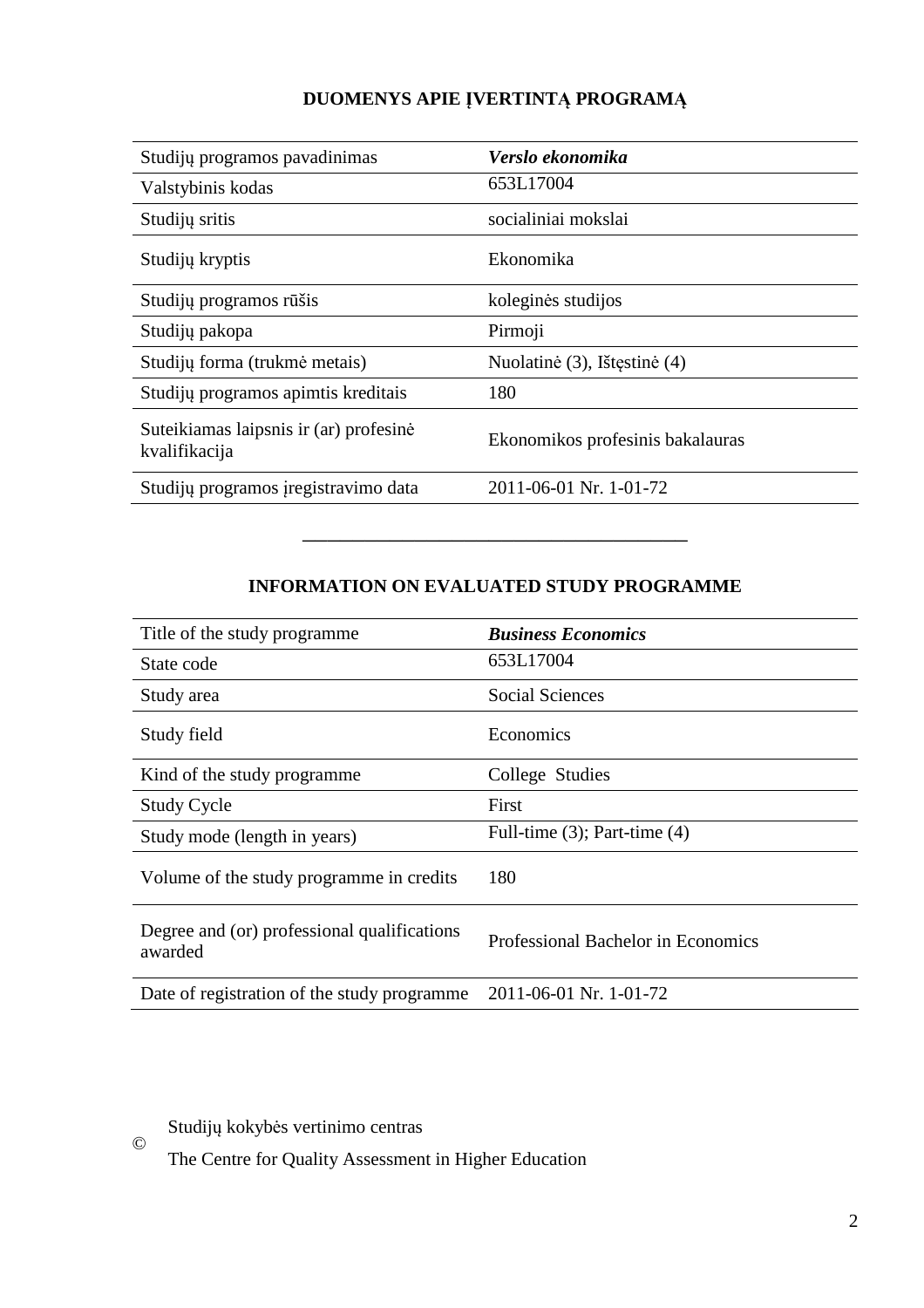# **CONTENTS**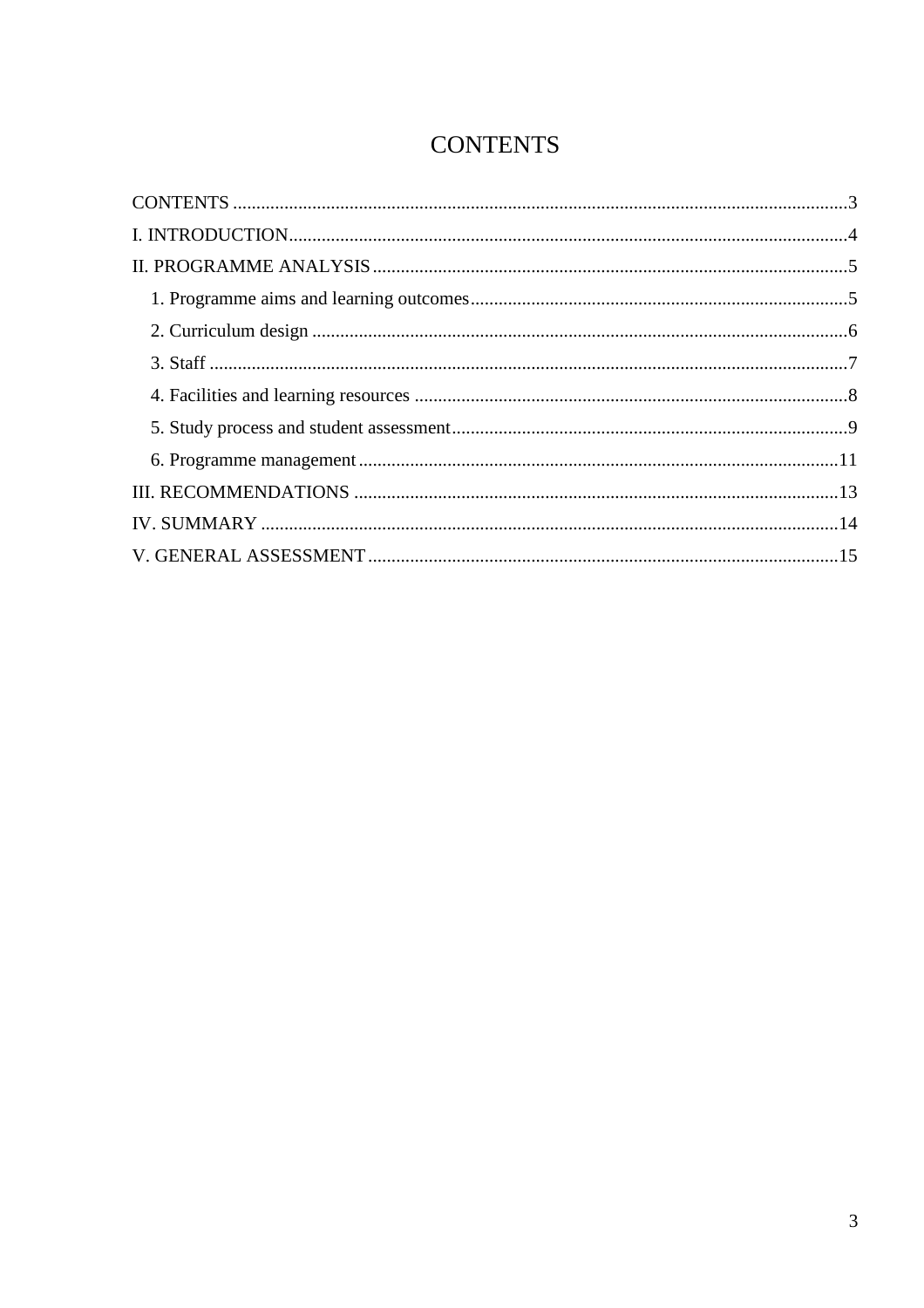#### I. INTRODUCTION

 Business Economics Study Programme (hereinafter Programme) is carried out at Šiauliai State College (hereinafter the College), in the Faculty of Business and Technology (hereinafter the Faculty). College represents a major regional seat of learning for first cycle (Professional Bachelor) studies. There are two faculties and eleven departments. The Programme is carried out by the Accounting and Finance Department (hereinafter the Department). Divisions that help to implement the Programme are as follows: Library and Self-study Centre, Student Admission and Career Centre, Information Technology Centre, Academic Mobility and Project Management Department, and Study Record Department. The Programme is designed to prepare the economists for companies operating in local and global markets, who will demonstrate knowledge and understanding of economic phenomena, be able to innovatively organize and manage entity' economic, financial and investment activities in accordance with the nature of business in a constantly changing global environment; professionally apply advanced economic, financial, business management and forecasting models, be able to integrate into the labour market, and improve his/her qualification independently or in further studies. Programme is the only programme of the economics field, implemented at College.

On  $5<sup>th</sup>$  October, 2012 working group responsible for carrying out the self-evaluation and the development of the self-evaluation report of Business Economics Study Programme was organized under the Director' Order No. V-196. Activity phases and periods of the selfassessment were discussed during the Department' meeting. The developed parts of the selfassessment and obtained results were discussed at Department' meetings. Having regard to the remarks, the self- evaluation report has been drawn up. Its results were discussed at the Department' meeting, Committee of Social Sciences Study Programme Supervision, Committee of Study Quality Assurance and Faculty Council.

Assessment of the Programme has not been done yet. Programme was launched in 2011. College will receive feedback on integration into the labour market of the first graduates of Programme in October 2014.

The procedures of the external evaluation the College undergraduate degree Programme were initiated by the Centre for Quality Assessment in Higher Education of Lithuania nominating the external evaluation peer group formed by the head Prof. Dr. Tiiu Paas (Estonia), Prof. Dr. Zoltán Sipos (Hungary), Dr. Heinz-Ulrich Schmidt (Germany), Giedrius Romeika (Lithuania), Aldona Savičienė, employer representative (Lithuania) and Dalia Miklaševičiūtė, student representative (Lithuania).

The Self Evaluation Report (hereinafter – SER) of the Programme was made available to the expert team in September 2013. All the members of the expert team examined the SER individually, preparing problem questions or discussion points. The experts obtained further information during the site visit in Šiauliai on November  $18<sup>th</sup>$  through interviews with Programme co-ordinators, Department heads, senior and junior members of the teaching staff, students and employers. After the visit, on November  $23<sup>rd</sup>$  the expert group held a meeting, discussed the contents of the evaluation report and agreed upon the numerical evaluation of every area of the evaluation.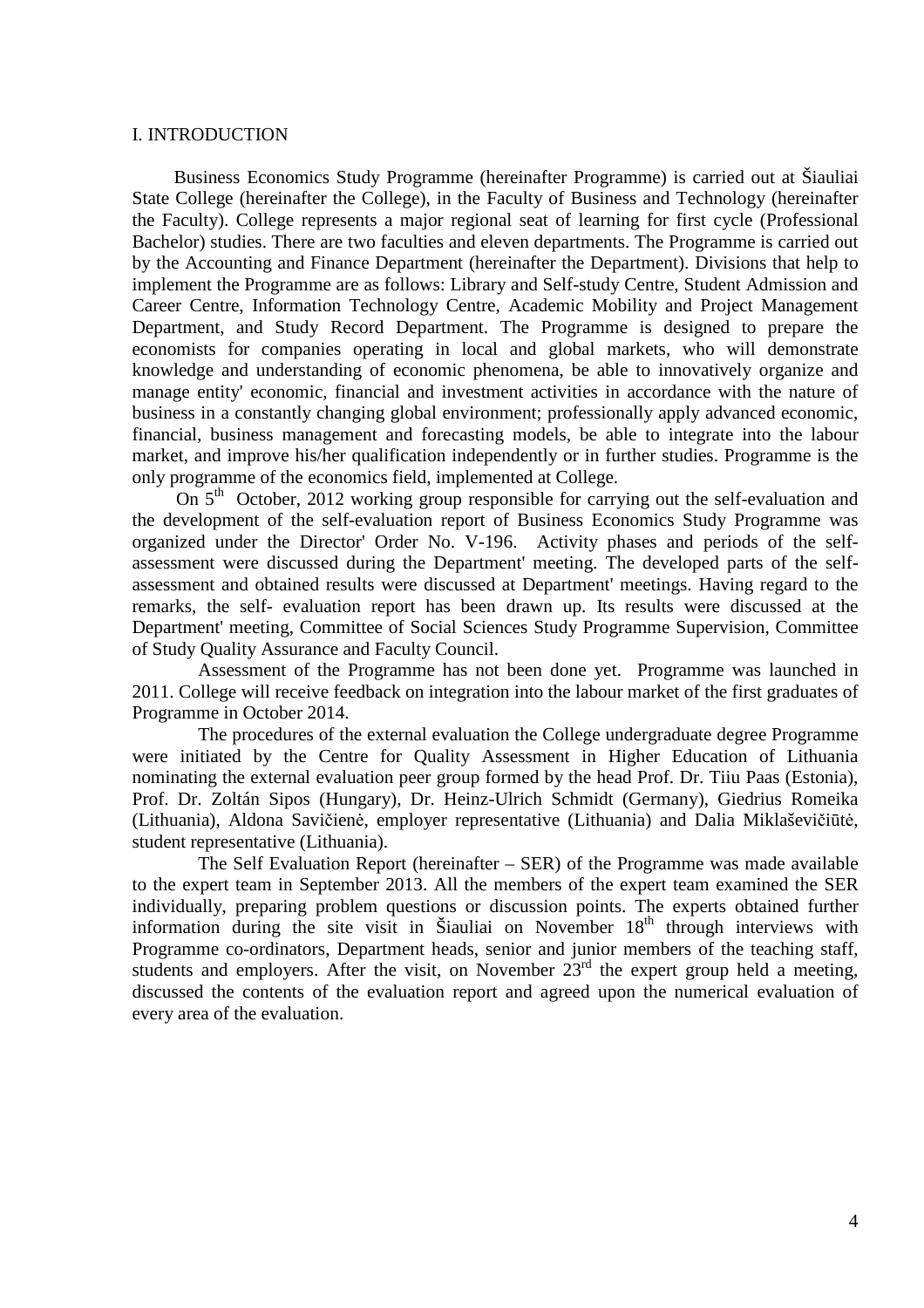#### II. PROGRAMME ANALYSIS

#### *1. Programme aims and learning outcomes*

Aims and intended learning outcomes of the Programme are formulated on the basis of Description of Study Cycles, Description of Degree Granting First Study Cycle and Integrated Study Programmes and the requirements of Regulation of Management and Business Administration study area, Economist Training Standard, Economist Job Description in the International Standard Classification of Occupations ISCO-08. When performing self-assessment of the Programme, study objectives and intended learning outcomes were reviewed in order to be consistent with the Description of Study Cycles which entered into force on 27 November 2011. They are clearly formulated and define what the graduate shall know, understand and be capable of as well as what special, social and personal abilities he/she shall gain (SER p. 6).

Information about the Programme, its aims and intended learning outcomes is available online at: College website, Ministry of Education and Science of Open Information, Counselling and Guidance System "Aikos" website. Aims and intended learning outcomes of the Programme are presented at exhibitions ("Learning, Studies and Career", "Education and Career", "Fair of Higher Education Institutions", and at College events. Information about the pursued Programme is presented at Šiauliai television programmes.

Aims and intended learning outcomes of the Programme meet the professional requirements, comply with the field of the economist activities and professional competences provided in the Economist Training Standard. The intended learning outcomes of the Programme are aimed to provide analytical skills in business area oriented towards practical work. The intended learning outcomes were developed considering on The Economist Job Description in the International Standard Classification of Occupations ISCO-08 and The Economist Training Standard (SER p. 8). Aims and intended learning outcomes of the Programme are based on the demands of the labour market: in November and December of 2009 the Department conducted a study of Business Economics specialists demand in Šiauliai region's industry and business organizations. Developing Business Economics Programme, meeting labour market demand, was founded on the basis of carried out study as well as with the approval by Association of Šiauliai Industrialists, Šiauliai Chamber for Commerce, Industry and Crafts and Šiauliai Territorial Labour Agency (SER p. 8). In spite of that during visit interview there was no any additional forecast information or collected data about volume of labour market, preliminary number of working places and positions for graduates in nearest period provided.

The consistency of the aim and intended learning outcomes of the Programme with the type and the cycle of studies is administered by the legislation of Lithuania (Description of Study Cycles and General Requirements). Aims of the Business Economics Study Programme meet the requirements of the higher education college studies. Intended learning outcomes are consistent with requirements of the description of higher education college first study cycle (professional bachelor) outcomes. The intended learning outcomes of the Programme include all the structural elements of the first study cycle (SER p. 8). However, clear and efficient system for assessment was not introduced. Likewise there is observed lack of attention on developing of social skills and critical thinking. Those two areas were distinguished during interviews with all groups and require greater attention in programme.

The key word in the title reflects the content of the Programme, the qualification degree awarded and defines the field of study - Business Economics. According information collected during interviews and presented learning aims and outcomes it can be stated that programme is focused on providing analytical skills for economics analysis and knowledge for entrepreneurial activities and management. In this case the name of programme is not entirely accurate. The name of programme does not accurately reflect clear link between learning aims and outcomes and potential positions for graduates in labour market (particularly from perspective of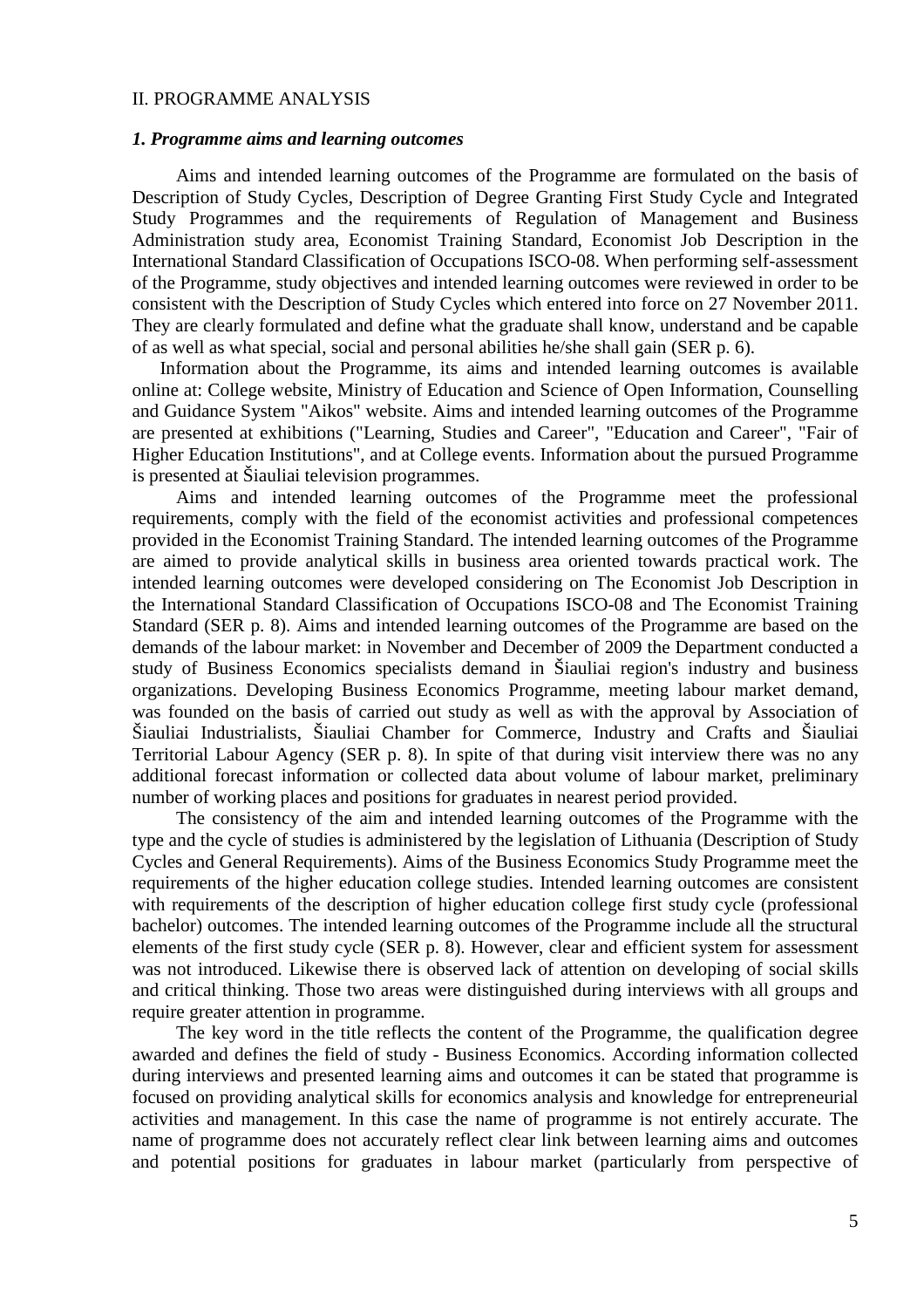internationalization, attracting international students and planning international career for graduates).

#### *2. Curriculum design*

In 2012, Programme study plan was updated (approved by College Academic Council resolution in accordance with the compatibility settings of European Credit Transfer and Accumulation System (ECTS). Programme has been drawn up in accordance with normative documents. The duration of full-time higher education college studies is 3 years. Scope – 180 ECTS credits (4800 hr.). Each semester of full-time studies consists of 800 hours. The total student' workload consists of contact hours and self-study hours. 49.98 per cent of total hours are contact hours and 50.02 per cent -self-study work. Practical skills are allocating 35.83 percent (1720 hours) of total scope of the Programme. The structure of Programme complies with the General Requirements of the higher education college studies programmes.

 Programme consists of 30 subjects, 7 practices, 2 subjects/practices and the Final Thesis. The arrangement of the Programme subjects in semesters aims to ensure purposeful student learning and development (SER p.10). (e.g. in the first semester, students acquire basic knowledge providing the foundation for further studies in the field, in the second semester students continue to deepen the knowledge in the study field, in the fifth and sixth semesters with the purpose for the students to have knowledge of the global market). Subjects in the study plan are arranged in such manner that the knowledge reached in each of the previously taught subject serve as a basis for the intended outcomes of the subject that goes after it. Topics of each study subject are different and non-repeating, pursuing a concrete study outcome. Each intended learning outcome of the Programme is pursued by learning outcomes of several study subjects (SER p. 10).

Content of the study subjects meet the requirements set out for the learning outcomes of the first-cycle studies. Compulsory subjects of the field of study are designed to provide knowledge of branch and develop skills to address specific business challenges. Elective subjects of the branch of study provide a deeper knowledge and develop practical skills. Alternative subjects are offered considering the companies' nature of activity in Šiauliai region (manufacturing, sales and services, energetic, construction etc.), but it also reflects nature of all Lithuanian or even Baltics economics. In this case there is difficult to identify focus or exclusivity of Šiauliai region. Freely elective subjects reflect an idea to satisfy individual needs of a student, expand a worldview and general erudition as well as for personality formation.

Aims and outcomes of the study subjects as well as main topics reflecting the content have been built up with purpose to provide learning outcomes. Study subjects pursue subject learning outcomes, at the same time pursuing the intended learning outcomes of the Programme, while utilizing various study methods. Implementing student-oriented studies, various activity forms during lectures are applied, which develop students' creativity and critical thinking and help to achieve intended learning outcomes (SER p. 14). Subjects of the study field are dominated by methods of providing and consolidating the fundamental knowledge and developing skills and abilities to be active, self-sufficient and critical thinker (SER p. 14) In order to achieve the learning outcomes of general college study subjects methods like problem conversation, logical proof, role plays, work with a text, brainstorming, usage of information resources, dialogue, maps of concepts is used. Despite the affirmation that named methods is for developing student' personal and social skills (SER p. 14) the systematic and integral approach on creativity and especially critical thinking is unnoticed.

 To determine the scope of the Programme, time required to achieve intended learning outcomes is taken into account. The scope of the subject (in credits) is estimated considering intended outcomes of the study subject and the total students' workload which consists of contact and self-study hours (p. 14). The duration of the Programme is 3 years (120 weeks), scope - 180 credits (4800 hours). Scope of full-time one year studies – 60 study credits (1600 hours); not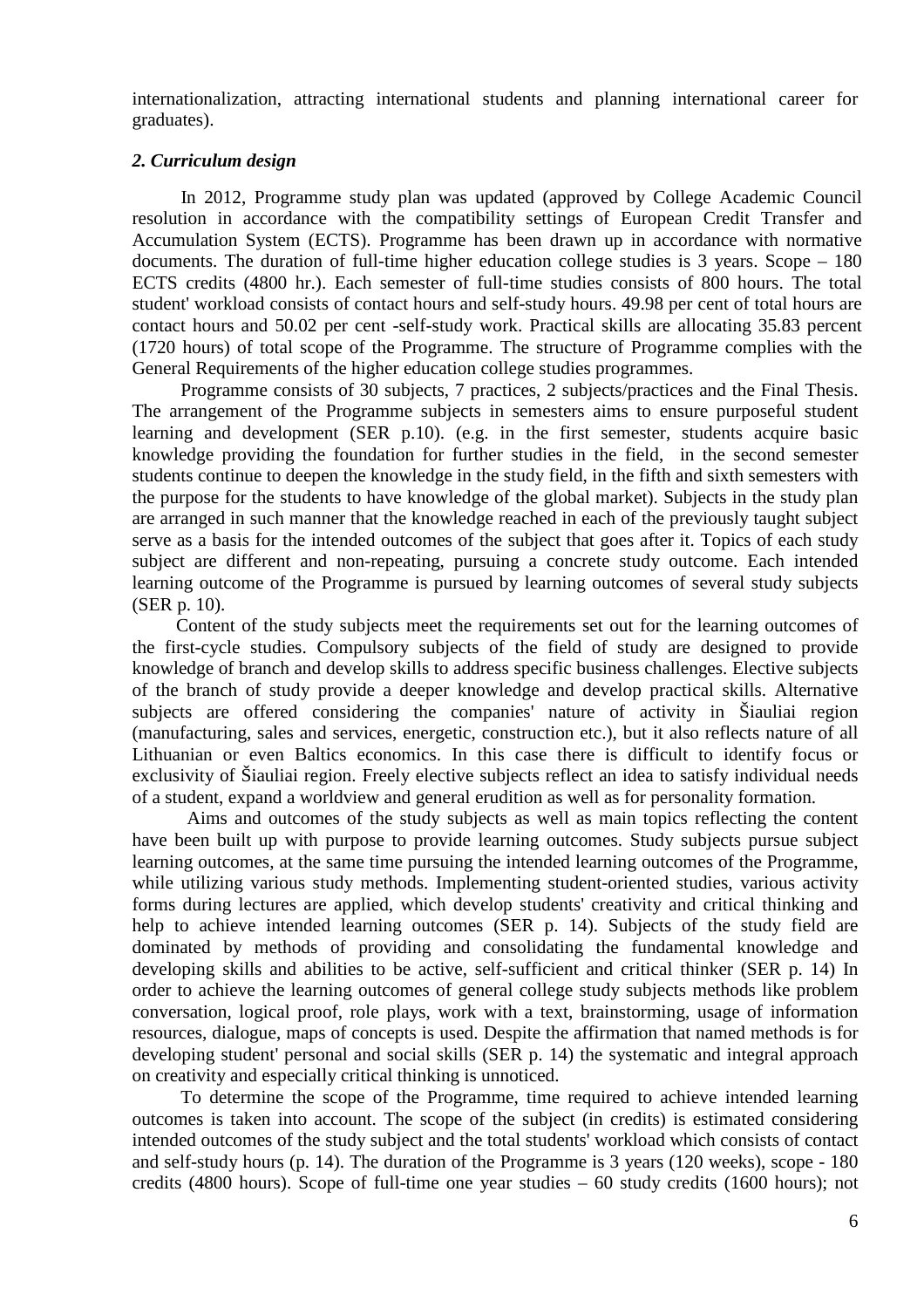more than 7 subjects can be studied during one semester. The scope of the Programme of parttime studies enables to achieve the intended learning outcomes during 4 years (160 weeks). The scope of the Programme in part-time studies is evenly distributed – every year in 45 credits. Field of study subjects in the Programme make up starting from 3-8 credits and practices - 30 credits. It is designed meeting legal requirements.

The intended learning outcomes of the Programme subjects are pursued utilizing modern management, economics, financial as well as accounting and other theories. During the Computerized Accounting practice in order to achieve learning outcomes students are being taught how to work with programmes which are commonly used in businesses. Activities of the company's simulated during Business Simulation practice. The constant focus is on new information technologies, software updates, development of computer network, creation of new computerized workplaces (SER p. 15). The average age of recommended literature in subjects is 5-6 years. There are international databases, software equipment included in the list of required resources for subject study. Thus, the closer attention of programme steering committee for monitoring, evaluating and updating is desirable.

### *3. Staff*

The teaching staff implementing the study Programme is compiled according to Description of General Requirements of The Degree-awarding First Study Cycle and Integrated Studies approved by the Minister of Education and Science of the Republic of Lithuania (SER p. 15). During 2012-2013 a. y. 11.85 percent of the total scope of study field subjects was delivered by the teachers with the doctoral degree. 75 per cent of the teachers of the Programme have at least 3 years of practical experience in the area of the subject that they teach. All teachers implementing the Programme have a Master's degree or an equivalent higher education degree. Thereby teaching staff meets legal requirements.

90 per cent of teachers implementing study Programme have extensive teaching experience (average of 14 years). Teaching staff is hired considering the set requirements for performance of the study programmes as well as conditions of the contest, in accordance with Šiauliai State College.

 Every year, all the teachers have to account for the previous school year's planned scientific methodological work at the Department' meeting. Every 5 years attestation of the teacher' qualification is conducted – assessment of the teacher' compliance with minimal qualification requirements of the position and/or of the work during the term. Regarding foreign languages the English skills of teaching staff still need to be improved.

 20 teachers are implementing the Programme, 16 of them teach study field subjects. General subjects of college studies are taught by 4 lecturers. The ratio teacher: students in this programme is 1:1,45. Thus, there is enough teaching capacity available for broadening.

During the evaluating period the turnover of the Programme teachers working in the main post was insignificant. During 2012-2013 a. y. approximately 80 per cent of the Programme teachers worked in primary posts (SER p. 16). This state requires constant attention for teaching staff professional development directly associated with programme.

The order of the staff pedagogical, professional and scientific improvement is described in the internal documents of Šiauliai State College. During the evaluation period 13 teachers (65 per cent) of the Programme improved their scientific qualifications while participating in various regional, national and international projects. During the analysed period, 10 teachers of the Programme went on practical internships and participated in the exchange programmes. To promote research activities and enhance the process of research competences improvement the College fully or partially covers participation expenses in regional, national and international courses and seminars. In order to develop the research potential of teachers, they are motivated to study for a PhD. Currently one teacher is a doctoral student (SER p. 17). Having in mind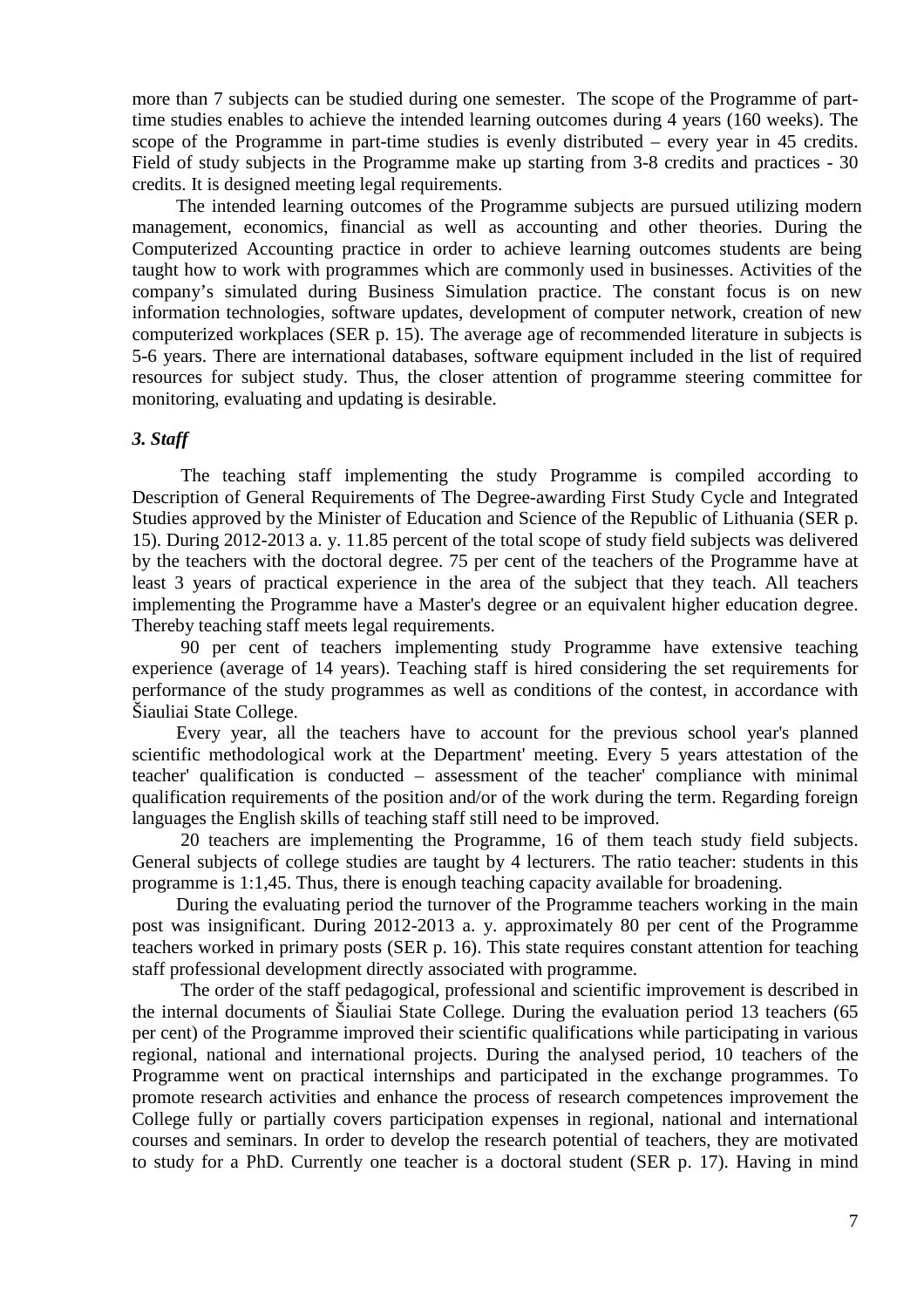limited resources there is need to focus on professional development activities directly linked with particular programme.

Teachers' participation in the external consultation and educational activities, as well as activities of various organizations, associations and fellowships, etc. reveals teachers' experience in academic and social sphere. Programme teachers are invited to teach courses, seminars and conduct training for external social partners of the College and the community of Šiauliai County. Teachers participate in the activities of associations of economics teachers and accounting educators and researchers. Goal-oriented scientific activities of the Programme teachers is substantiated by publications in Lithuanian and international scientific peer reviewed periodic journals, conference proceedings and presentations of papers in national and international conferences (SER p. 17). During the evaluation period teachers, implementing the Programme, published 23 scientific research papers. In spite of provided sample of common activities with social partners (administration of Kurtuvėnai Regional Park) there is still lack of applied research activities connected directly with programme. The collaboration with regional and international organizations (Chambers, Associations, Research Networks) related with programme field was unnoticed.

#### *4. Facilities and learning resources*

 The following College premises are used for the implementation of the Programme: classroom and practical training is done in the Central Building of the College and in the First Building. Students also use the Library and Self-study Centre. Available premises (17 study rooms and 2 rooms for practice) are sufficient for theoretical and practical training and provide appropriate work conditions for implementation of the Programme. Premises for students' selfstudy have 100 workplaces, 47 of which are computerized. Library and Self-study Centre opening hours: I-IV: 8:00-19:00, V: 8.00-16.00. During sessions and examination periods library working hours are adjusted. Thus, the premises are adequate to ensure the smooth learning process.

To ensure the quality of study process College constantly improves of one of the main work tools - computerised work places and information technology systems (p. 19). Students and teachers have access to the College computers, which are connected to the local (internal computer network – intranet) and the Internet. All computers have the software licenses for Microsoft Windows and Microsoft Office. In the study process students use following software: accounting programmes (Konto, Rivilė, Navision), statistical analysis and data processing programme SPSS, electronic form-filling program "ABBYY eFormFiller"; business simulation programme "Hard Nut: Simulation Activities". Business simulation programme "My Business" was acquired in March, 2013. Thus, the equipment is adequate, updated.

 Practices in the College are organized in accordance with the Description of the Procedure of Organizing Students Practices of Šiauliai State College approved on 30 August 2012 by the Academic Council Resolution No. ATN-46. 5 professional practices are carried out in the same higher education institution. The premises for carrying out practices are equipped with all the necessary hardware and software. To carry out 3 professional practices at companies College has signed cooperation agreements with a variety of businesses obligating partners to create appropriate conditions for students to perform practice. When choosing practice placements, practice supervisors advise students and help them to find practice place as well as take part in preparation of tripartite agreements (SER p. 19). Thus, there is noticeable systematic approach to the arrangement for students practice.

The library subscribes to the following databases: EBSCO Publishing, Taylor & Francis, Emerald Management e-Journals Collection; the periodicals: "Valstybės Žinios" ("Official Gazette") and the electronic version of "Apskaitos, audito ir mokesčių aktualijos" ("Accounting, Audit and Tax Issues") available on the Internet. All College computers have free access to the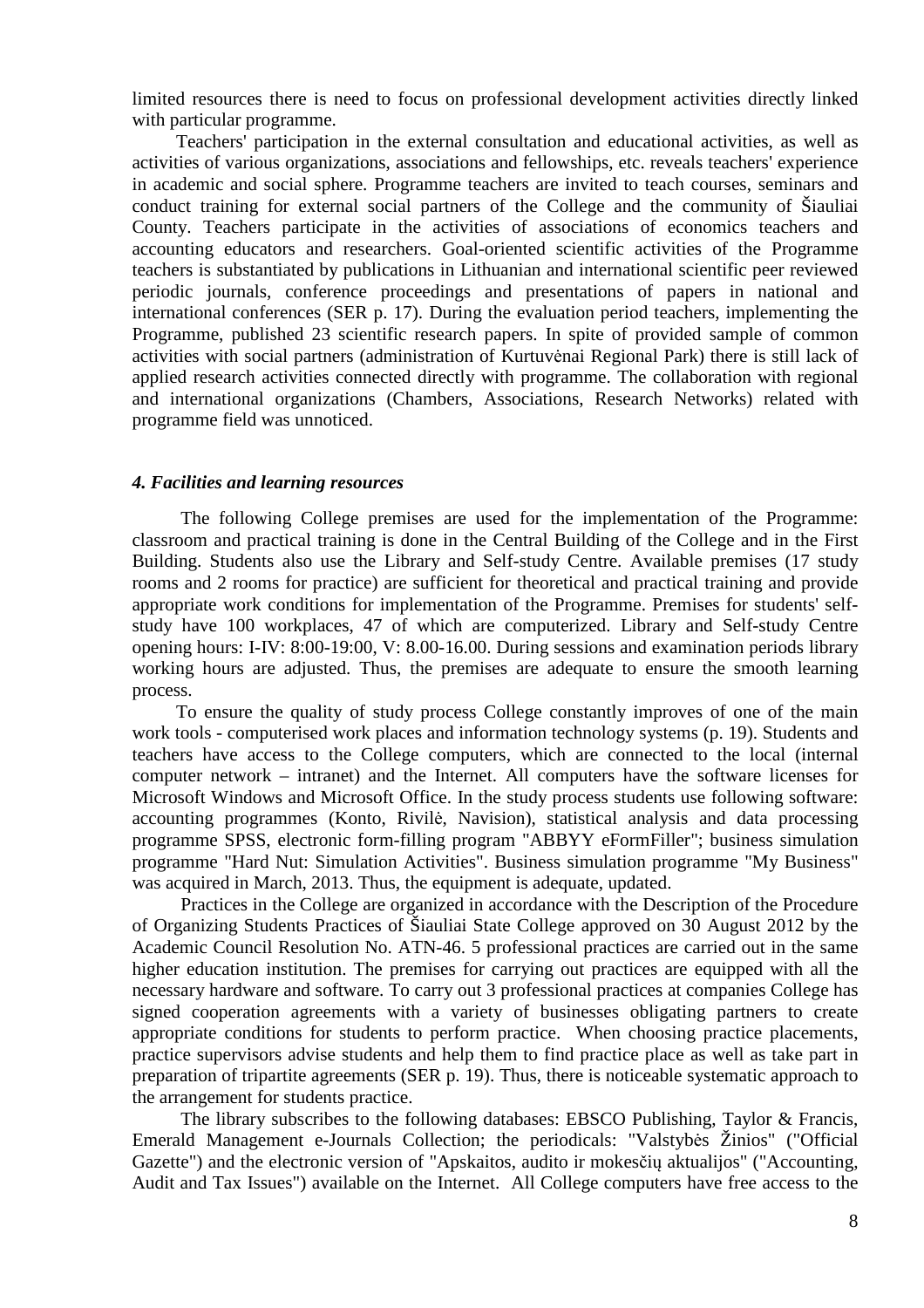subscribed and tested scientific databases of Lithuanian Research Library Consortium as well as electronic catalogues of higher education institutions. The main subscribed periodicals are as follows: "Buhalterija" ("Accounting") and "Apskaitos ir mokesčių apžvalga" ("Accounting and Tax Review"). It has been noted that there is a lack of periodicals on business and economics (SER p. 20). During the visit to library between the proposed programme books some morally out of date samples were noticed. The literature dedicated to transformations of Lithuanian economics from Soviet command to liberal market could be used in studying of economics history, but not for providing necessary knowledge's and skills for contemporary professional. Methodological publications developed by the teachers are available to the students at the College library, reading room and study rooms. To increase the efficiency and internationalization of the self-study, sources of literature in foreign languages are constantly expanded, but the process could be faster and wider.

#### *5. Study process and student assessment*

Admission is pursued based on the general order to organize general admission of Lithuanian Higher Schools Association based on the order annually approved by the Minister of Education and Science concerning the "Description of Queue Making Order of the Graduates with the Best Marks of Secondary Education". During the two analysed years the average of competitive score in full-time studies is more than 15 points in state-funded places and it decreased by almost 2.3 points in state non-funded places (SER p. 21). The difference of applicants' average scores is noticed between state-funded and state non-funded places (it was on average 1.7 times higher in 2011 in state funded places, and 2.4 times in 2012). Provided by college data shows that compared 2012 to 2011, the number of applications to study according to all preferences increased by 100 and as the first preference by more than 11. Although the number of applications increased in 2012, but the number of admitted students decreased by 6 students. It might be assumed that it is potentially influenced by misleading name of programme.

System of the College studies, process, conditions and procedures, organization, College student rights and responsibilities as well as their relationships with the College are regulated by Šiauliai State College Study Regulations (SER p. 21). During the first lecture every teacher introduces students with the aims and learning outcomes of the studies and informs about the assessment system and criteria. Students have the possibility to consult with the study Programme teachers. Students have the possibility to retake exams, eliminate academic debts, repeat subjects, and continue their studies after elimination from the list of students according to the procedure provided in the College Study Regulations (SER p. 21). Dean of the Faculty upon recommendation by the Department can confirm an Individual Study Programme. After each session in accordance with Regulation for Assessment of Learning Outcomes summary of each group of students' achievements is prepared and analysis of learning outcomes is conducted. Each College' student must follow Code of Academic Ethics. For copying, plagiarism and cheating during the assessment or when accounting for different tasks, passing for a credit (pass/fail system) or taking an examination, the student is not allowed to re-pass credits or exams during the repetitive period of assessment settlement, the subject has to be repeated and the student might even be expelled from the College.

Student Scientific Society (SSS) is working in the Department. In 2011 four students of Programme became members of SSS and in 2012 – five. In 2012 conference held by SSS became international. Students of Programme participate in competitions organized by Šiauliai Municipality, Šiauliai Chamber of Commerce, Industry and Crafts, Šiauliai University, College and other organizations. Prize-winning places were taken at competition of math problem solving, as well as at youth entrepreneurship tournament "FIX". There to be noticed that majority of named events and competitions are dedicated to popularizing of entrepreneurship and have no primary integration with the programme aims, learning outcomes, curriculum design. For participation and achievements in scientific, cultural, sporting and social activities students are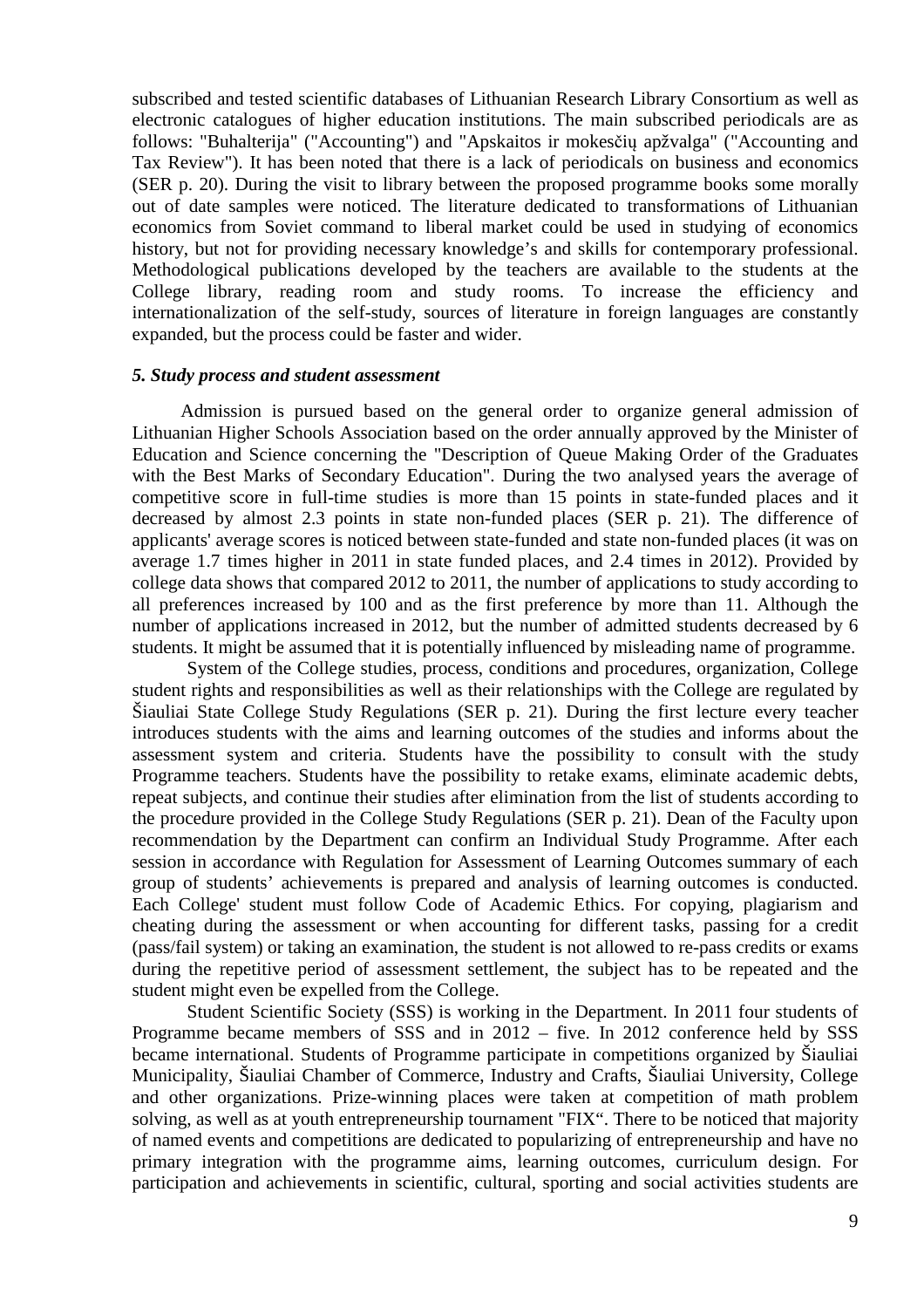awarded with one-off grants and acknowledgements (SER p. 23). In spite of provided support system there is still lack of applied research activities connected directly with programme.

 In 2012-2013 three students went to study at the Baltic International Academy (Latvia) under the Erasmus exchange programme, which represents 10.3 per cent of all students in this Programme. In 2011 - 2013 eight students from Latvia were enrolled in partial studies at the Accounting and Finance department (not particular Programme). There was no clear information about studying language for foreign students (English, Russian, Lithuanian…) provided. Students are familiar with possibilities to study abroad, number of institutions in various countries. In spite of the strategic approach to internationalization there is still need for developing. Programme administration could not name strategic partners.

The difference of average scores between state funded and state non-funded places of applicants correlates with their different level of preparedness for the studies. To reduce the gap between the different levels of students' preparedness for the studies, additional lectures of Mathematics and individual consultations are being offered in the first semester. Ensuring academic support, introductory lectures on study programmes and freely elective subjects are organized for the first-year students (SER p. 24). College Student Admission and Career Centre provide individual and group consultations for students on preparation for labour market and finding employment. Students have the possibility to consult with the Programme teachers. Schedules of consultations are published on the College website and notice board, teachers consult students at the provided rooms, via e-mail, telephone, etc. Students are provided with social and material support. Dormitory is available to all students who express a need. Dormitory fees may be deferred or paid in instalments for the students whose financial situation difficult. Students are given opportunities to use social grants – these are loans, grants and financial help for the students with disabilities. This information is constantly updated and posted on the College' website. The Scholarship Granting Committee grants following scholarships: incentive scholarships for the study results, single scholarships for outstanding performance in scientific, cultural, sporting and social activities and scholarships in case of an emergency or in the event of difficult financial situation in the student' family. During the analysed period 5 incentive scholarships and 23 onetime scholarships were awarded (SER p. 24). Thus, the level of support is adequate.

The Assessment of subject and practice results is conducted during the entire semester and examination period applying cumulative assessment system and using individual cumulative index (ICI). Final assessment of the subject' learning outcomes (ICI) comprises of components of interim assessments (I) as well as examination (E) grade or other forms of study subject assessment indicated in the Programme (SER p. 25). Final assessment of the practice results consists of the components of the practical activities in the host institution and public presentation of the practice report. The descriptions of the study subjects interim assessments and examinations together with detailed achievement assessment criteria are available on the intranet. Nevertheless, there is still space for ambitious and inevitable improving regarding assessment of students' creativity, critical thinking, social skills.

#### *6. Programme management*

The Programme management and quality assurance processes and procedures as well as responsibilities of the Programme implementers are regulated by College Statute and documents of internal activities: Regulations of Faculty Activities, The Faculty Council Rules of Procedure, The Committee of Social Sciences Study Programme Implementation, Supervision and Study Quality Assurance (SER p. 26). The Department performs continuous monitoring and internal self-assessment of the Programme implementation. It organizes the receipt of feedback from the Programme participants - students, teachers and stakeholders. Supervision and quality assessment of the Programme is carried out by the Study Programme Committee and the Faculty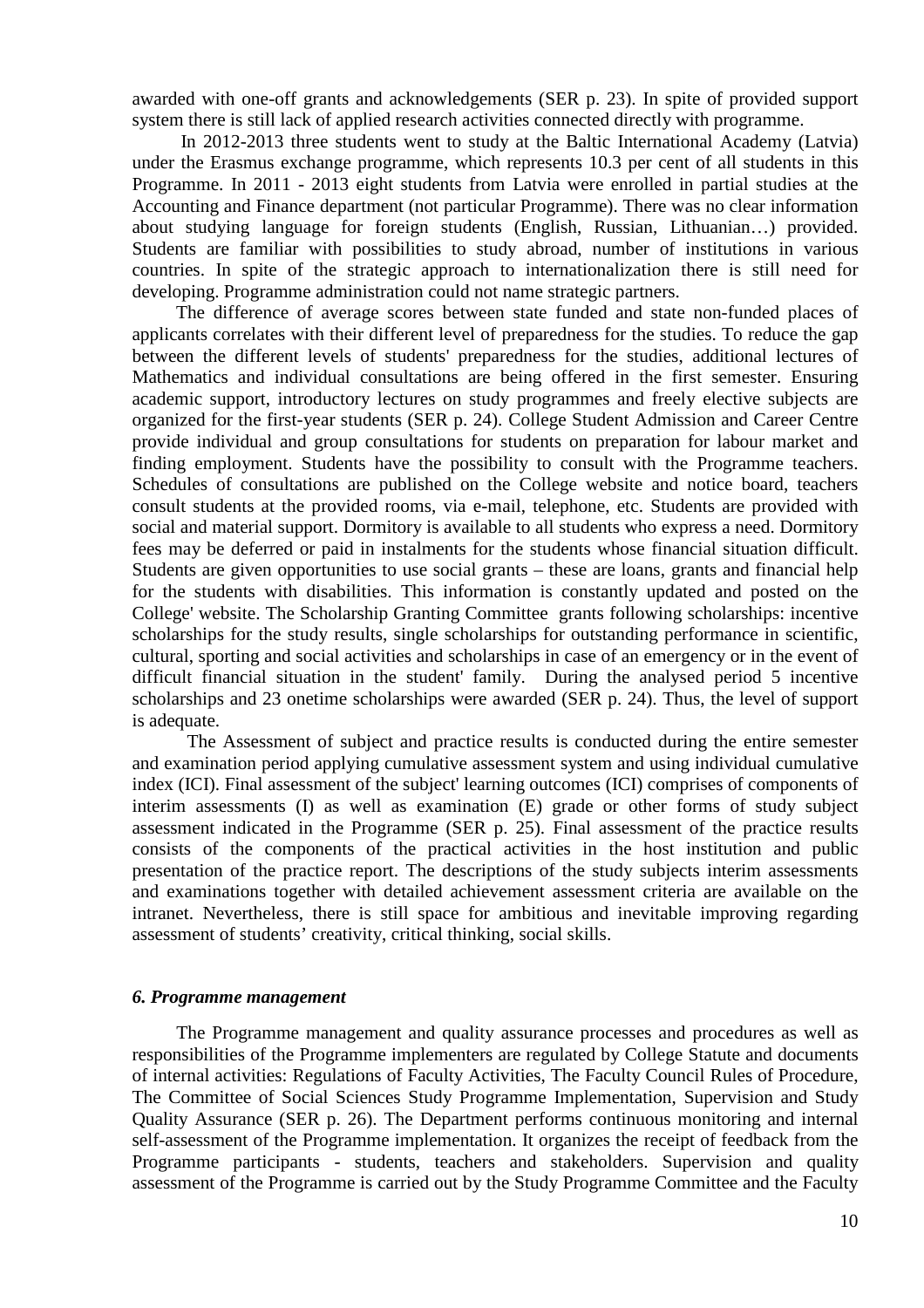Council. Should be noticed that in the last year structural changes were made: Programme Steering Committee from faculty level was adopted to programme level. The Committee coordinates and supervises the improvement of the Programme, approves and accepts the development of new subjects, partial update of the Programme or subjects, carries out attestation of the subjects, approves the publication of the teaching and methodological tools, analyses partial self-assessment results and presents documentation to the Faculty Council for consideration and approval (SER p. 26).

The Department collects and analyses following data: the Department teachers' qualification and applied research; teachers' expert, project and consultation activities, teaching/learning and methodological tools developed by the teachers, publications, read papers, publication of research results, extent of new technologies usage, preparedness to teach in a foreign language, mobility, internships, cooperation with business and education associations, students and teachers number ratio and achievement levels of subjects' objectives. The data is analysed when preparing the Department' performance reports, it is also used when preparing Faculty, College performance reports and when improving the Programme implementation and quality assurance process. The following data is continuously collected: students' admission results, number of students and "wastage" causes, graduation results, and students' mobility. The data is analysed when preparing the Department' performance reports. It is also used when preparing Faculty', College' annual performance reports and when developing improvement actions for the next year plans (SER p. 27). Electronic document management system "Kontora" where documents of the Accounting and Finance Department' Study Programme organization, implementation and supervision are collected, stored and systematized;

- Student database (since 2004) has personal / contact details, information about the graduation from comprehensive or higher education / vocational training school.
- Alumni database (since 2004.) has annual employment monitoring data of graduates' for the last three years;
- Staff database (since 2011):
- Database of freely elective subjects (since 2005);
- Practice (internships) database (since 2009) (SER p. 27)

There is a lack of internal assessment system of study quality, a process for analysing the results (SER p. 27) what is the logical sequence of provided system oriented to the retrospective information collection.

 According information provided by SER, after conducting self-assessment it was noticed that the student workload is insufficiently distributed - it is too big in the second semester and too small in the third. This was confirmed by students questioning, which indicated excessive workload in the second semester. It was also noticed that when the Computerized Accounting practice is held at the end of the third semester and accounting subject is taught in the second semester, students tend to forget the theoretical knowledge of the subject during the practice. Subject of Economics Analysis of Enterprises and practice of Economics Analysis is carried out in the fourth semester, therefore it would be appropriate to merge them, leaving a single, integrated subject / practice (SER p. 11). According samples provided above, information collected from teaching staff, students and stakeholders there is possible to state that outcomes of evaluations are used for improvements.

The academic community of the Faculty, students, employers and other social stakeholders when participating in surveys or directly can express their comments and suggestions to the Department and the Committee for the need to improve the quality and further development of the Programme (SER p. 28). Social stakeholders (teachers, students, employers, and others) are involved in the activities of the Academic Council, the Faculty Council and the Committee. They make proposals for the Programme implementation improvement and take part in the decisionmaking of the Programme implementation (SER p. 26). The feedback is received from stakeholders during different processes: in the course of study, after practices, after the examination and after the events. The main areas of cooperation are: self-assessment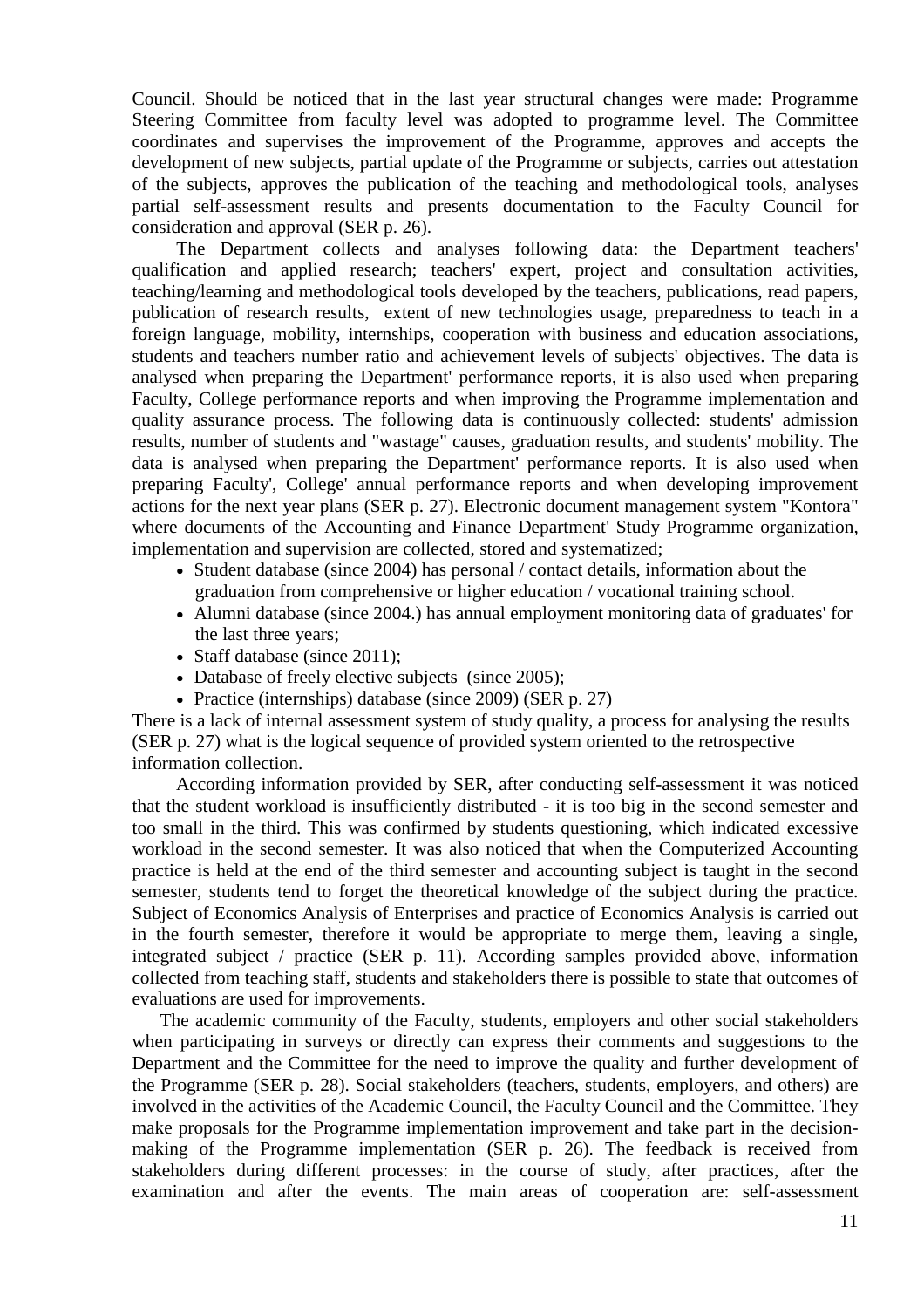development, the Programme' objectives, intended learning outcomes assessment and improvement, supervision of students' professional practices, reviewing Graduation Papers, participation in the work of the Defence of Graduation Papers Qualification Committee, evaluation of methodological tools for studies, participation in the events organized by the Department. In spite of wide range of named activities of stakeholder's involvement there is still a lack of targeting and formalising.

On purpose to achieve a systemic improvement of the quality of studies and administration processes, Šiauliai State College is implementing internal study quality management system that meets requirements of ISO 9001: 2008 standard, and integrates a part of the activity improvement model principles of European Foundation for Quality Management (EFQM) (SER p. 29). The experts can neither confirm nor deny that combining and integration of ISO 9001 and EFQM principles already ensures effectiveness and efficiency of internal quality assurance measure. However, during interview with college administration and self-assessment preparing group was confirmed that the efficiency of internal quality assurance measures is achieved through continuous monitoring and improvement of activities in accordance with the Quality Manual procedures and applying the PDCA-management cycle. It is worth to mention that for SER information about the studies, results of both quantitative and qualitative activities, identified strengths and weaknesses as well as other data was prepared according to model of quality assurance documented in Quality Book valid in the College till 2012.

#### III. RECOMMENDATIONS

- 1. The very new programme is continuously dynamic and developments are necessary for sustainability. There is need for more careful approach to graduates demand on local and international market prediction based on research and analysis continuously provided with local and international stakeholders and partners;
- 2. As the programme focuses on providing analytical skills for economic analysis and knowledge for entrepreneurial activities and management, the possibility of a change in name could be considered in direction to be more reflective of the nature and content of programme (e.g. "*Economic Analysis and Management*");
- 3. More attention on systematic and integral development of social skills and critical thinking is required. These expectations of students and stakeholders should also to be reflected in the defined learning outcomes;
- 4. In case the programme has the focus on regional development and local labour market there is recommendable to increase approach and to provide more systematic knowledge about regional development (e.g. to design new alternative subjects like "*Regional studies"* or "*Regional economics"*);
- 5. More attention on internationalization is recommended. Collaboration within Latvia is good start for new programme, but more English language orientation is necessary. International mobility of students and teachers has to be significantly improved;
- 6. For the increasing of programme internationalization participation in international professional and research networks is intensively recommended;
- 7. For the programme with Professional Bachelor degree award increasing of applied research activities is necessary and strongly recommended. Team work and integration of students in joint research activities coherent with programme would be very welcome;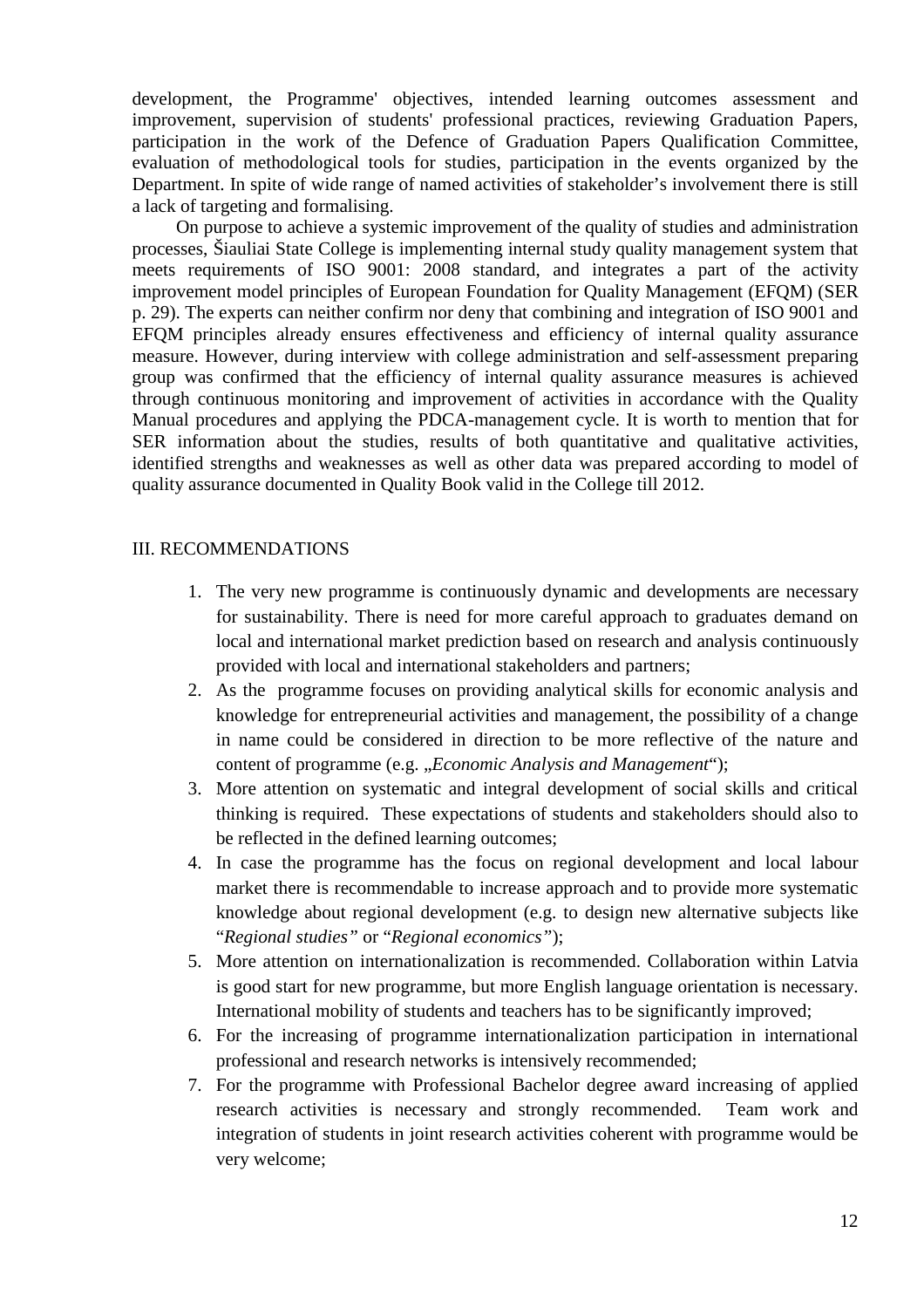- 8. More attention on the purposeful work of the Programme Committee is required. The involvement of social partners, students, alumni's could be more formalized, documented (e.g. more detailed and scheduled protocols or meeting minutes) and targeted.
- **9.** More collaboration within Lithuania is welcome. Not only participation in local initiatives is necessary. Collaboration with Universities, other higher institutions and programmes in Lithuania could assist to design career guide for programme graduates and provide additional added-value for community;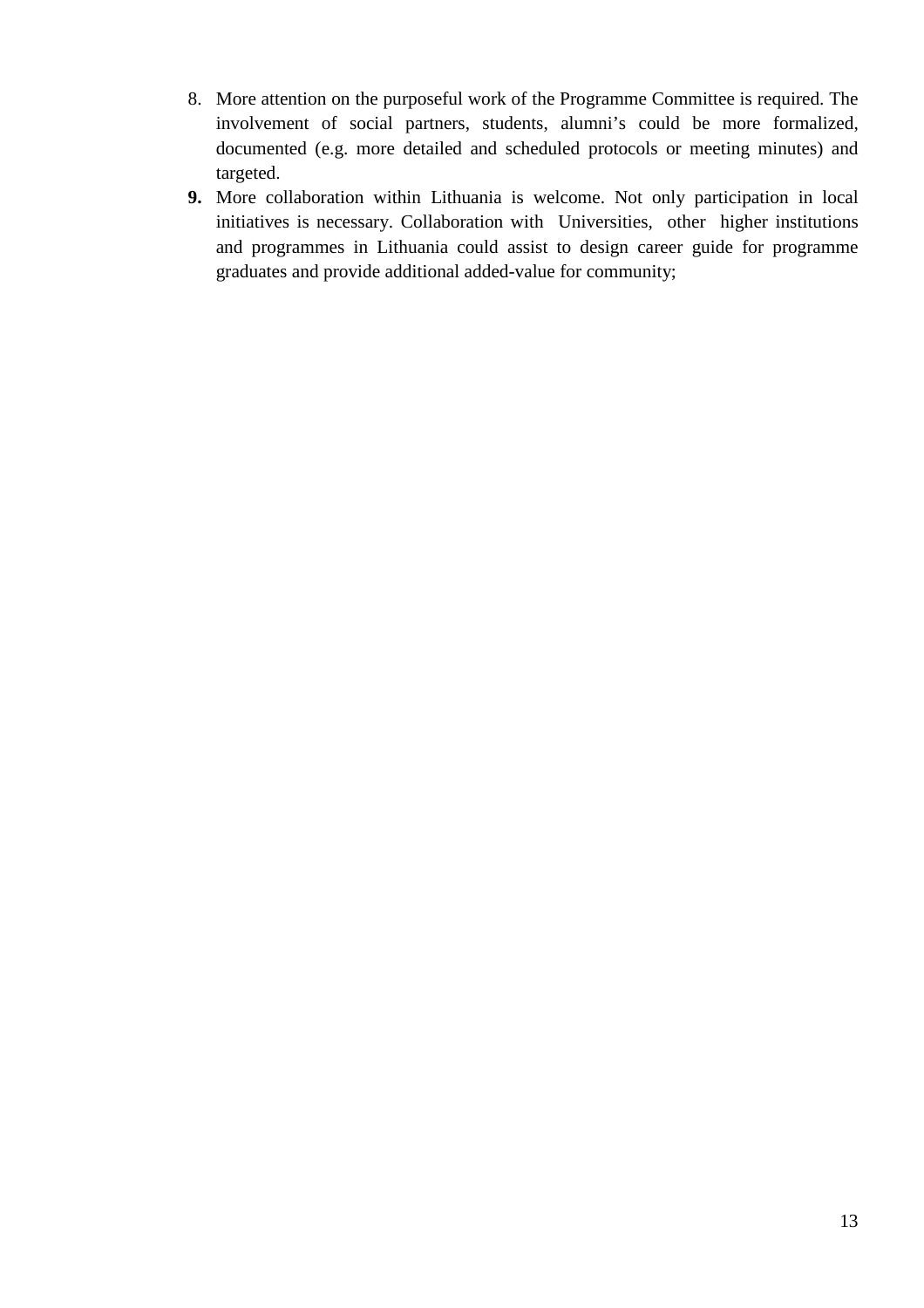#### IV. SUMMARY

*The programme aims and learning outcomes*, although subject to further refinement as recommended, are well defined, clear, publicly accessible, and generally based on academic and professional requirements. They are also consistent with the type and level of studies and the nature of the qualification being offered.

*Name of programme* could be more reflective to the nature and content of programme.

*Study subjects* in curriculum design are spread evenly, their themes are not repetitive, and their content and scope are in harmony with both the type and level of studies and the prescribed learning outcomes.

*Teaching staff* are qualified and adequate in number to support students' achievement of the learning outcomes, and the College has created basic conditions for the ongoing professional development of teaching staff. There is need to encourage teaching staff to use provided support for *increasing English language skills.* The experts strongly believe that it would help to solve the *lack of internationalization,* which is observed in this programme.

*The premises, teaching materials and learning facilities* are adequate, both in size and quality. The greater attention could be paid to *economics subject literature (especially in English.)* 

*The admissions and study process arrangements* are regarded as very appropriate. The comprehensive, although somewhat complex, regulations for the conduct of student assessment, including resits, appear to be well understood by students.

The College has an established structure for *programme development, monitoring and enhancement*, within which responsibilities are defined for each level of participation. The information and data collected from surveys involving all stakeholders, is used to inform programme development activity. Students consider that their views are sought, listened to and, where possible, acted upon. Teachers regard themselves as an integral part of the quality improvement efforts, and believe that their views are valued within the process. In spite of that the created structure is oriented to analysis of the past and not focuses on the future prediction, improving the present situation. *The programme still needs for sustainable approach*. PDCA cycle should be fully applied.

*Labour market needs and expectations are the focus of this programme.* The existing strong relationship between the College and the business community has been highly instrumental in the development of programme aims, learning outcomes and curriculum content. In spite of that there is still *lack of formalization and structuring of collaboration in further programme development, applied research activities.*

*Programme management* at all levels is seen to adopt a strategic and visionary approach, with quality, service, and effective team working high on all agendas related to how this particular programme which is the only programme of the economics field, implemented at College might be improved and further developed.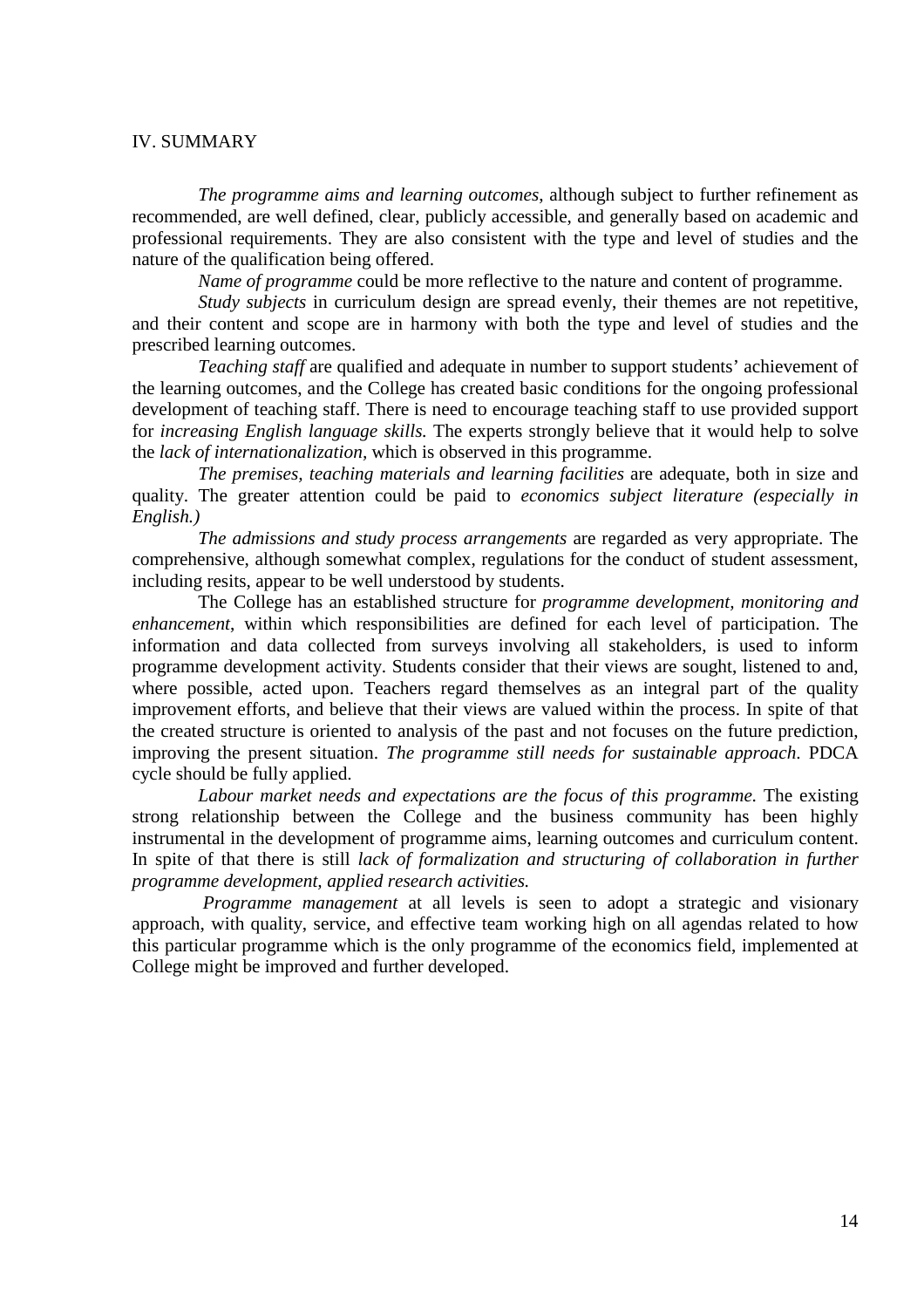## V. GENERAL ASSESSMENT

The study programme *Business Economics* (state code 653L17004) at Šiauliai State College is given **positive** evaluation.

| No. | <b>Evaluation Area</b>                                                                                      | <b>Evaluation Area</b><br>in Points* |
|-----|-------------------------------------------------------------------------------------------------------------|--------------------------------------|
| 1.  | Programme aims and learning outcomes                                                                        | 3                                    |
| 2.  | Curriculum design                                                                                           | 3                                    |
| 3.  | <b>Staff</b>                                                                                                |                                      |
| 4.  | Material resources                                                                                          | 3                                    |
| 5.  | Study process and assessment (student admission, study process,<br>student support, achievement assessment) | 3                                    |
| 6.  | Programme management (programme administration, internal quality<br>assurance)                              | 3                                    |
|     | <b>Total:</b>                                                                                               | 18                                   |

*Study programme assessment in points by evaluation areas*.

\*1 (unsatisfactory) - there are essential shortcomings that must be eliminated;

2 (satisfactory) - meets the established minimum requirements, needs improvement;

3 (good) - the field develops systematically, has distinctive features;

4 (very good) - the field is exceptionally good.

| Grupės vadovas:<br>Team leader: | Prof. Dr. Tiju Paas      |
|---------------------------------|--------------------------|
| Grupės nariai:<br>Team members: | Prof. Dr. Zoltán Sipos   |
|                                 | Dr. Heinz-Ulrich Schmidt |
|                                 | Giedrius Romeika         |
|                                 | Aldona Savičienė         |
|                                 | Dalia Miklaševičiūtė     |
|                                 |                          |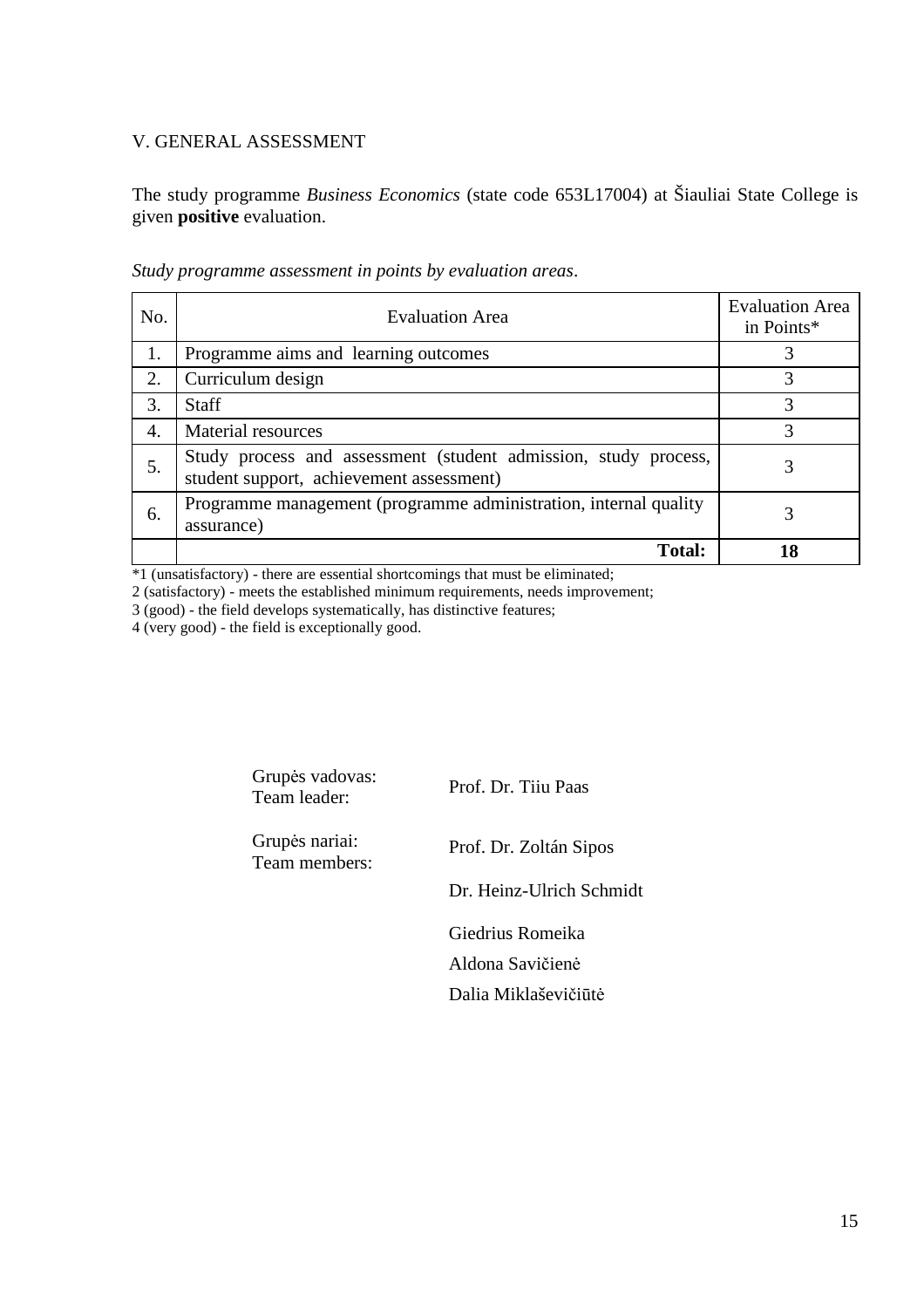#### **Santraukos vertimas iš anglų kalbos**

#### V. APIBENDRINAMASIS ĮVERTINIMAS

Šiaulių valstybinės kolegijos studijų programa *Verslo ekonomika* (valstybinis kodas – 653L17004) vertinama **teigiamai**.

| Eil. | Vertinimo sritis                                 | <b>Srities</b> |
|------|--------------------------------------------------|----------------|
| Nr.  |                                                  | jvertinimas,   |
|      |                                                  | balais*        |
| 1.   | Programos tikslai ir numatomi studijų rezultatai | 3              |
| 2.   | Programos sandara                                | 3              |
| 3.   | Personalas                                       | 3              |
| 4.   | Materialieji ištekliai                           | 3              |
| 5.   | Studijų eiga ir jos vertinimas                   | 3              |
| 6.   | Programos vadyba                                 | 3              |
|      | Iš viso:                                         | 18             |

\* 1 - Nepatenkinamai (yra esminių trūkumų, kuriuos būtina pašalinti)

2 - Patenkinamai (tenkina minimalius reikalavimus, reikia tobulinti)

3 - Gerai (sistemiškai plėtojama sritis, turi savitų bruožų)

4 - Labai gerai (sritis yra išskirtinė)

<...>

#### IV. SANTRAUKA

*Programos tikslai ir studijų rezultatai,* nors ir rekomenduojama juos toliau tobulinti, yra gerai apibrėžti, aiškūs, viešai prieinami ir, apskritai, parengti laikantis akademinių ir profesinių reikalavimų. Jie taip pat atitinka studijų rūšį, pakopą ir suteikiamos kvalifikacijos pobūdį. *Programos pavadinimas* galėtų geriau atspindėti programos pobūdį ir turinį.

*Studijų dalykai* programos sandaroje išdėstyti tolygiai, jų temos nesikartoja, o jų turinys ir apimtis atitinka studijų rūšį ir pakopą bei numatomus studijų rezultatus.

*Akademinis personalas* yra kvalifikuotas, o jo kiekis yra tinkamas, kad padėtų studentams pasiekti studijų rezultatus. Kolegija yra sukūrusi pagrindines sąlygas nuolatiniam dėstytojų kvalifikacijos kėlimui. Reikia skatinti akademinį personalą išnaudoti teikiamą paramą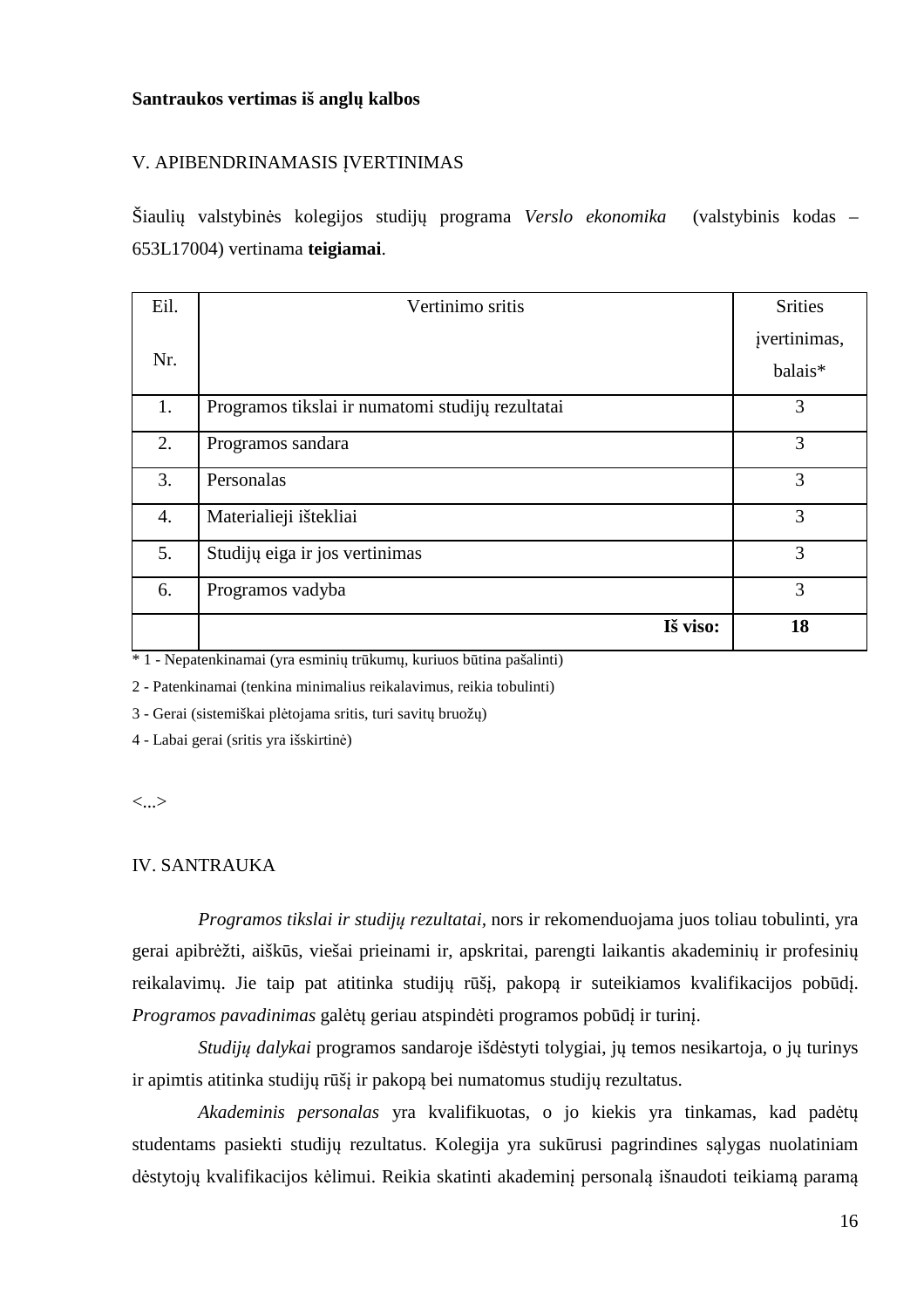*anglų kalbos gebėjimų gerinimui.* Ekspertai tvirtai įsitikinę, kad tai padėtų išspręsti *tarptautiškumo trūkumą,* kuris pastebimas šioje programoje.

*Patalpos, metodiniai ištekliai ir mokymosi įranga* yra tinkami, tiek dydžiu, tiek kokybe. Didesnis dėmesys turėtų būti skiriamas *ekonomikos dalykų literatūrai (ypač anglų kalba).* 

*Stojimo procedūra ir studijų proceso organizavimas* laikomi labai tinkamais. Išsamias, nors ir šiek tiek sudėtingas, studentų vertinimo taisykles, įskaitant perlaikymus, studentai, atrodo, puikiai supranta.

Kolegija turi nusistovėjusią programos kūrimo, stebėsenos ir tobulinimo struktūrą, kurioje yra aiškiai apibrėžta atsakomybė kiekvienam dalyvavimo lygiui. Informacija ir duomenys surinkti per visų socialinių programos dalininkų apklausas, yra panaudojami sprendimuose dėl programos tobulinimo. Studentai mano, kad jų nuomonė yra vertinama, išklausoma ir, kai įmanoma, į ją yra atsižvelgiama. Dėstytojai laiko save neatskiriama kokybės gerinimo pastangų dalimi ir tiki, kad jų nuomonės šiame procese yra vertinamos. Nežiūrint to, sukurtoji sistema yra orientuota į praeities analizę ir nėra nukreipta į ateities prognozavimą, susijusį su dabarties situacijos gerinimu. *Programai reikia tęstinumą užtikrinančio požiūrio.* Turi būti taikomas visas PDCA (planuok-daryk-tikrink-veik) ciklas.

*Ši programa atsižvelgia į rinkos poreikius ir lūkesčius.* Stiprūs ryšiai tarp kolegijos ir verslo bendruomenės buvo išnaudojami kuriant programos tikslus, studijų rezultatus ir programos turinį. Nežiūrint to, vis tiek trūksta *bendradarbiavimo tolesniame programos tobulinime formalizavimo ir struktūravimo, o taip pat taikomųjų tyrimų veiklos.* 

*Programos vadyba* visuose lygiuose taiko strateginį požiūrį su aiškia ateities vizija, kokybe, paslaugomis, ir efektyviu komandiniu darbu visose srityse, susijusiose su šios programos, kuri yra vienintelė ekonomikos krypties programa, vykdoma šioje kolegijoje, tolesniu gerinimu ir plėtojimu.

#### III. REKOMENDACIJOS

- 1. Nauja programa yra dinamiška ir nuolatinis tobulinimas yra reikalingas jos tęstinumui. Reikia labiau atsižvelgti į absolventų poreikio vietinėje ir tarptautinėje rinkoje prognozes, pagrįstas tyrimais ir analize duomenų, kuriuos teikia vietiniai ir tarptautiniai socialiniai dalininkai ir partneriai.
- 2. Kadangi programa siekia ugdyti analitinius gebėjimus ekonominei analizei ir teikti verslo veiklos ir vadybos žinias, vertėtų svarstyti galimybę keisti programos pavadinimą, kad jis labiau atspindėtų programos pobūdį ir turinį (pvz., *"Ekonominė analizė ir vadyba"*).